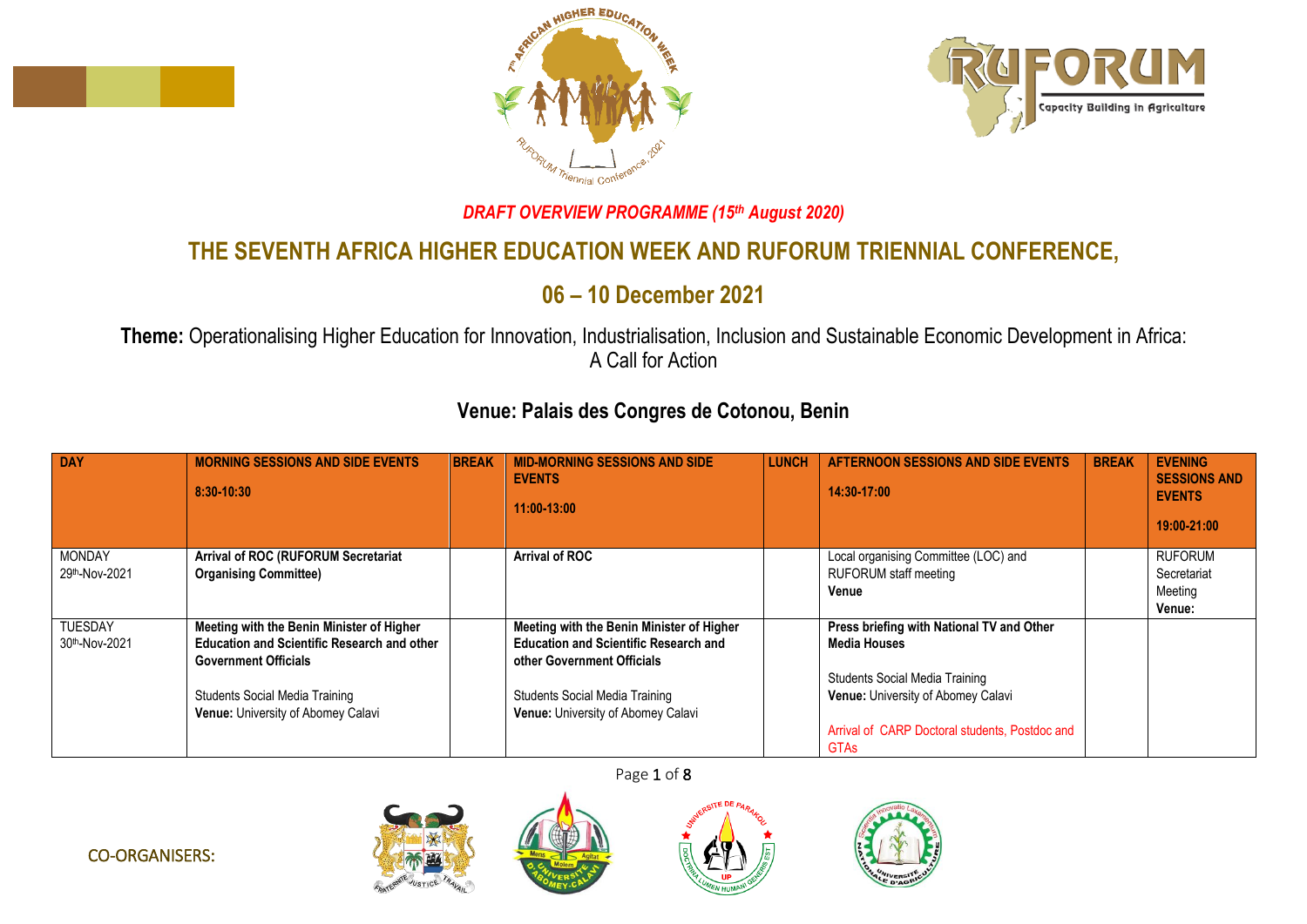



|                                | Arrival of CARP Doctoral students, Postdoc<br>and GTAs                                                                                               | Arrival of CARP Doctoral students, Postdoc<br>and GTAs                                                                                               |                                                                                                                                                      |            |
|--------------------------------|------------------------------------------------------------------------------------------------------------------------------------------------------|------------------------------------------------------------------------------------------------------------------------------------------------------|------------------------------------------------------------------------------------------------------------------------------------------------------|------------|
| WEDNESDAY<br>01st-Dec-2021     | Interdisciplinary Training for Early Career<br>Scientists (Post Doc, GTAs, CARP and PARI<br>doctoral students)<br>Venue: University of Abomey Calavi | Interdisciplinary Training for Early Career<br>Scientists (Post Doc, GTAs, CARP and PARI<br>doctoral students)<br>Venue: University of Abomey Calavi | Interdisciplinary Training for Early Career<br>Scientists (Post Doc, GTAs, CARP and PARI<br>doctoral students)<br>Venue: University of Abomey Calavi | Open Space |
|                                | Scientific Data Management training (Sentinel,<br>TAGDev students)<br>Venue: University of Abomey Calavi                                             | Scientific Data Management training<br>(Sentinel, TAGDev students)<br>Venue: University of Abomey Calavi                                             | Scientific Data Management training<br>(Sentinel, TAGDev students)<br>Venue: University of Abomey Calavi                                             |            |
|                                | Skill Enhancement Training for TAGDev<br>Undergraduate students<br>Venue: University of Abomey Calavi                                                | Skill Enhancement Training for TAGDev<br>Undergraduate students<br>Venue: University of Abomey Calavi                                                | Skill Enhancement Training for TAGDev<br>Undergraduate students<br>Venue: University of Abomey Calavi                                                |            |
| THURSDAY<br>02nd-Dec-2021      | Interdisciplinary Training for Early Career<br>Scientists (Post Doc, GTAs, CARP and PARI<br>doctoral students)<br>Venue: University of Abomey Calavi | Interdisciplinary Training for Early Career<br>Scientists (Post Doc, GTAs, CARP and PARI<br>doctoral students)<br>Venue: University of Abomey Calavi | Interdisciplinary Training for Early Career<br>Scientists (Post Doc, GTAs, CARP and PARI<br>doctoral students)<br>Venue: University of Abomey Calavi | Open Space |
|                                | Scientific Data Management training (Sentinel,<br>TAGDev students)<br>Venue: University of Abomey Calavi                                             | Scientific Data Management training (Sentinel,<br>TAGDev students)<br>Venue: University of Abomey Calavi                                             | Scientific Data Management training (Sentinel,<br>TAGDev students)<br>Venue: University of Abomey Calavi                                             |            |
|                                | Skill Enhancement Training for TAGDev<br>Undergraduate students<br>Venue: University of Abomey Calavi                                                | Skill Enhancement Training for TAGDev<br>Undergraduate students<br>Venue: University of Abomey Calavi                                                | Skill Enhancement Training for TAGDev<br>Undergraduate students<br>Venue: University of Abomey Calavi                                                |            |
| <b>FRIDAY</b><br>03rd-Dec-2021 | Interdisciplinary Training for Early Career<br>Scientists (Post Doc, GTAs, CARP and PARI<br>doctoral students)<br>Venue: University of Abomey Calavi | Interdisciplinary Training for Early Career<br>Scientists (Post Doc, GTAs, CARP and PARI<br>doctoral students)<br>Venue: University of Abomey Calavi | Interdisciplinary Training for Early Career<br>Scientists (Post Doc, GTAs, CARP and PARI<br>doctoral students)<br>Venue: University of Abomey Calavi | Open Space |



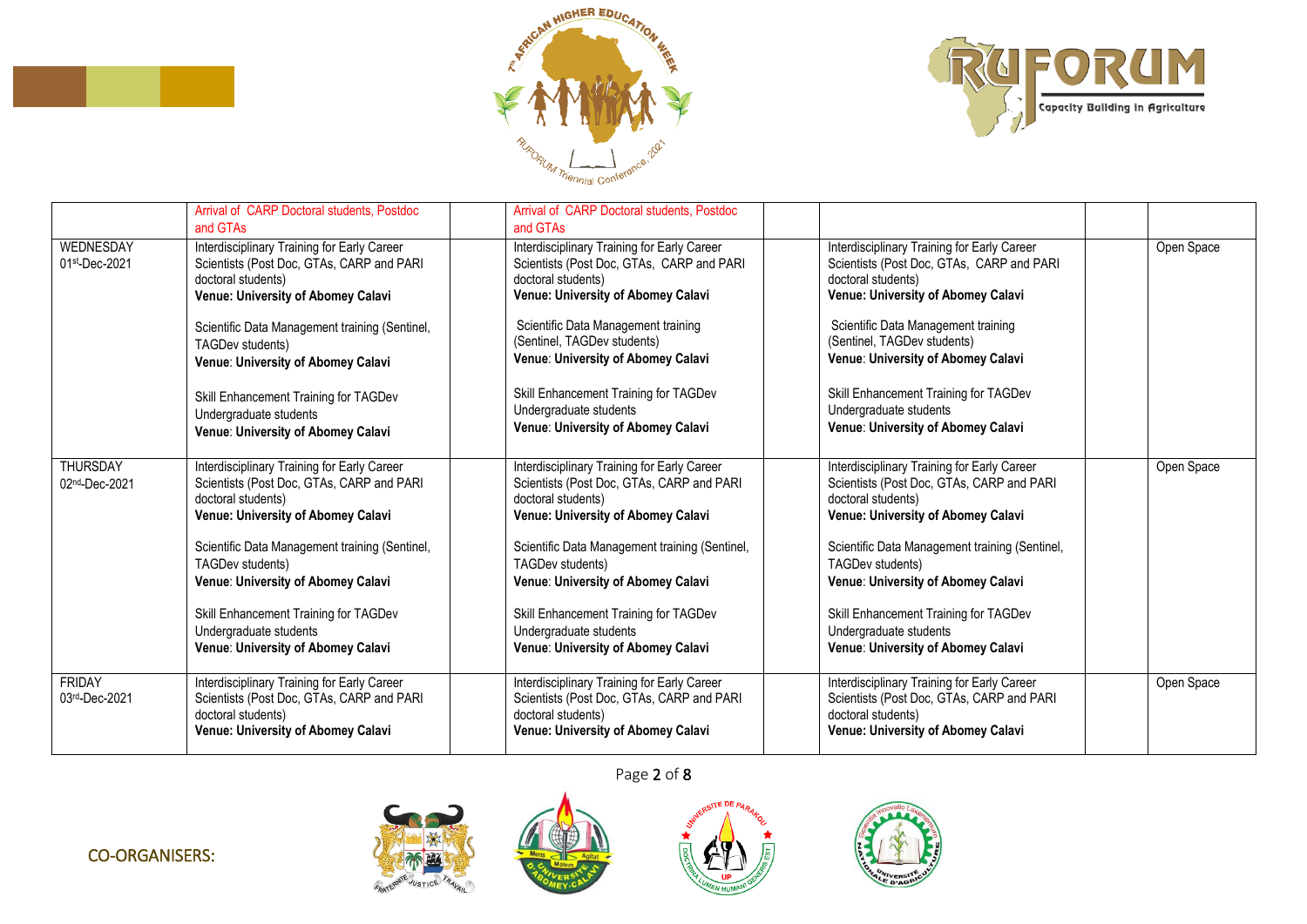



|                                  | Scientific Data Management training (Sentinel,<br>TAGDev students)<br>Venue: University of Abomey Calavi<br>Skill Enhancement Training for TAGDev<br>Undergraduate students<br>Venue: University of Abomey Calavi                                                                                                                                                                                                                                                                                                                                               | Scientific Data Management training (Sentinel,<br>TAGDev students)<br>Venue: University of Abomey Calavi<br>Skill Enhancement Training for TAGDev<br>Undergraduate students<br>Venue: University of Abomey Calavi                                                                                                                                                                                                                                                                                                                                               | Scientific Data Management training (Sentinel,<br>TAGDev students)<br>Venue: University of Abomey Calavi<br>Skill Enhancement Training for TAGDev<br>Undergraduate students<br>Venue: University of Abomey Calavi                                                                                                                                                                                                                       |                                    |
|----------------------------------|-----------------------------------------------------------------------------------------------------------------------------------------------------------------------------------------------------------------------------------------------------------------------------------------------------------------------------------------------------------------------------------------------------------------------------------------------------------------------------------------------------------------------------------------------------------------|-----------------------------------------------------------------------------------------------------------------------------------------------------------------------------------------------------------------------------------------------------------------------------------------------------------------------------------------------------------------------------------------------------------------------------------------------------------------------------------------------------------------------------------------------------------------|-----------------------------------------------------------------------------------------------------------------------------------------------------------------------------------------------------------------------------------------------------------------------------------------------------------------------------------------------------------------------------------------------------------------------------------------|------------------------------------|
| <b>SATURDAY</b><br>04th-Dec-2021 | Interdisciplinary Training for Early Career<br>Scientists (Post Doc, GTAs, CARP and PARI<br>doctoral students)<br>Venue: University of Abomey Calavi<br>Presentation Skills training for students<br>(Sentinel, TAGDev students)<br>Venue: University of Abomey Calavi<br>Social Media Training for TAGDev<br>Undergraduate students<br>Venue: University of Abomey Calavi<br><b>Arrival of Principals and Deans</b><br>Arrival of Technical and TAGDev Steering<br><b>Committee Members</b><br><b>Arrival of RUFORUM International Advisory</b><br>Panel (IAP) | Interdisciplinary Training for Early Career<br>Scientists (Post Doc, GTAs, CARP and PARI<br>doctoral students)<br>Venue: University of Abomey Calavi<br>Presentation Skills training for students<br>(Sentinel, TAGDev students)<br>Venue: University of Abomey Calavi<br>Social Media Training for TAGDev<br>Undergraduate students<br>Venue: University of Abomey Calavi<br><b>Arrival of Principals and Deans</b><br>Arrival of Technical and TAGDev Steering<br><b>Committee Members</b><br><b>Arrival of RUFORUM International Advisory</b><br>Panel (IAP) | Interdisciplinary Training for Early Career<br>Scientists (Post Doc, GTAs, CARP and PARI<br>doctoral students)<br>Venue: University of Abomey Calavi<br>Presentation Skills training for students<br>(Sentinel, TAGDev students)<br>Venue: University of Abomey Calavi<br>Social Media Training for TAGDev<br>Undergraduate students<br>Venue: University of Abomey Calavi<br>Exhibitions and Poster setup<br>Venue: Palais des Congres | Open Space                         |
| <b>SUNDAY</b><br>05th-Dec-2021   | <b>TOURS and Field Visits</b><br>Principals and Deans Meeting                                                                                                                                                                                                                                                                                                                                                                                                                                                                                                   | <b>TOURS and Field Visits</b><br>Principals and Deans Meeting                                                                                                                                                                                                                                                                                                                                                                                                                                                                                                   | <b>TOURS and Field Visits</b><br>Exhibitions and Poster setup                                                                                                                                                                                                                                                                                                                                                                           | <b>Possible Dinner</b><br>address- |



 $ATEDE$ 





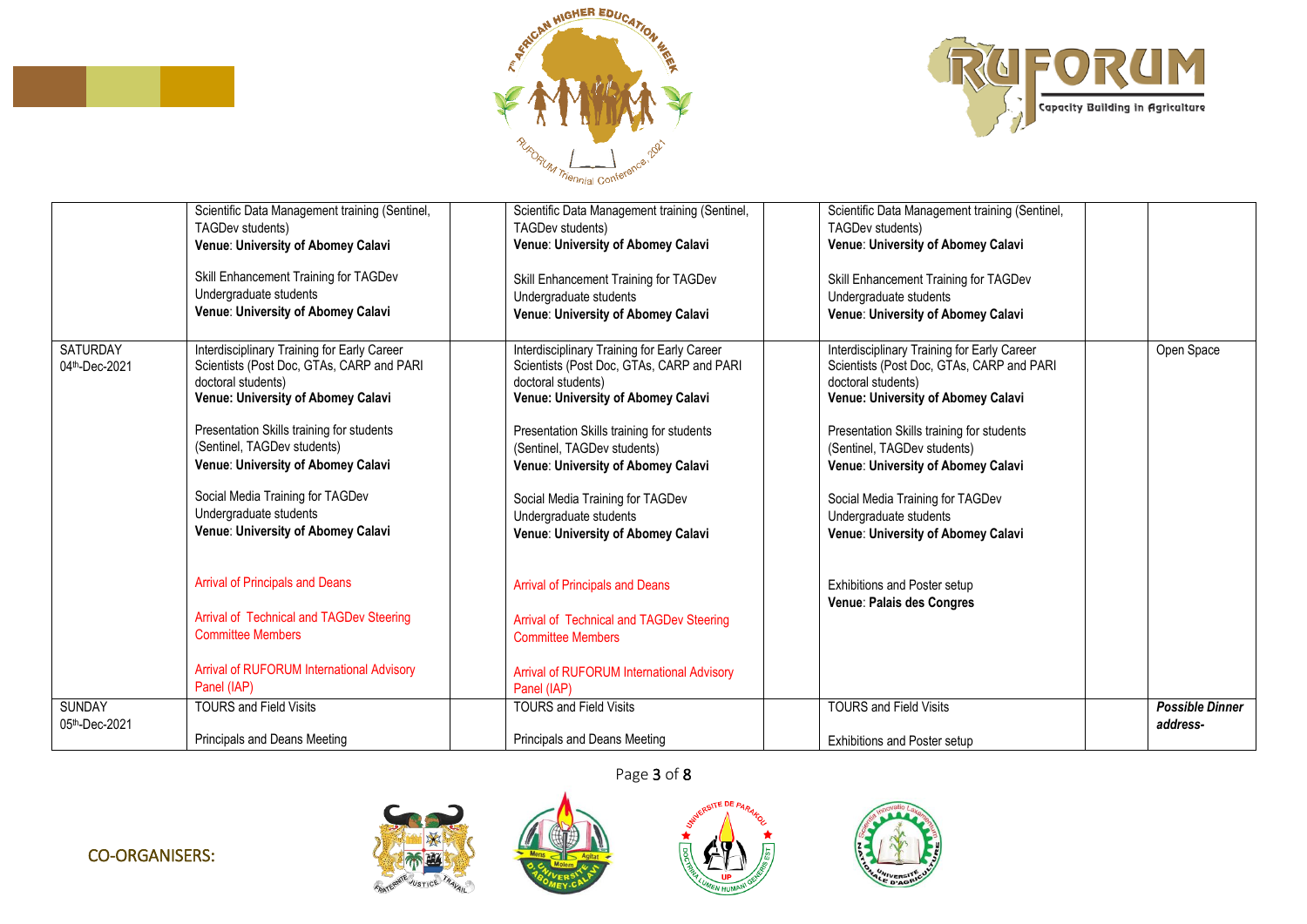



|                                | Venue:<br><b>Technical Committee and TAGDev Steering</b><br><b>Committee Meeting</b><br>Venue:<br>Arrival of Vice Chancellors and other Board<br>members, Government Technical Experts | Venue:<br>Technical Committee and TAGDev Steering<br><b>Committee Meeting</b><br>Venue:<br>Arrival of Vice Chancellors and other Board<br>members, Government Technical Experts | Venue: Palais des Congres<br>RUFORUM International Advisory Panel Meeting<br>Venue:<br>Arrival of Vice Chancellors and other Board<br>members, Government Technical Experts                               | Young Africa<br><b>Works: Delivering</b><br>Skills.<br>Innovations and<br><b>Employment for</b><br>Africa   |
|--------------------------------|----------------------------------------------------------------------------------------------------------------------------------------------------------------------------------------|---------------------------------------------------------------------------------------------------------------------------------------------------------------------------------|-----------------------------------------------------------------------------------------------------------------------------------------------------------------------------------------------------------|-------------------------------------------------------------------------------------------------------------|
| <b>MONDAY</b><br>06th-Dec-2021 | Exhibitions and Poster setup<br>Venue: Palais des Congres<br>Symposium: Promoting Intra-Africa and Global                                                                              | Exhibitions and Poster setup<br>Venue: Palais des Congres<br><b>RUFORUM Board Meeting</b><br>Venue:<br>Symposium: Promoting Intra-Africa and Global                             | Formal Opening of the Exhibitions and Posters<br>(by one of the Benin Ministers)<br>Venue: Palais des Congres<br>Tour and Field visit by Vice Chancellors<br>Symposium: Promoting Intra-Africa and Global | Deans and<br>Principals<br><b>Reception Dinner</b><br>(hosted by<br><b>Benin</b><br>Universities)<br>Venue: |
|                                | Partnership for Higher Education in Africa <sup>1</sup><br>Venue:<br><b>CARP Principal Investigators Meeting</b><br>Venue                                                              | Partnership for Higher Education in Africa<br>Venue:<br><b>CARP Principal Investigators Meeting</b><br>Venue:<br>Press briefing with TVs and Other Media<br>Houses              | Partnership for Higher Education in Africa<br>Venue:<br><b>CARP Principal Investigators Meeting</b><br>Venue:<br>Press briefing with TVs and Other Media Houses<br>Venue:                                 |                                                                                                             |
|                                | Meeting of Governments' Technical Experts<br>Venue                                                                                                                                     | Venue:<br>Meeting of Governments' Technical Experts<br>Venue                                                                                                                    |                                                                                                                                                                                                           | Student evening<br>(hosted by<br>Benin<br>Universities)<br>Venue:                                           |

<sup>1</sup> Two plenary sessions will be held in the morning; the morning session will be opened by the Hon. Minister of Higher Education (Benin), followed by the first plenary session of Ministers and a Second plenary session of Higher Education network.





CO-ORGANISERS:

 $\overline{a}$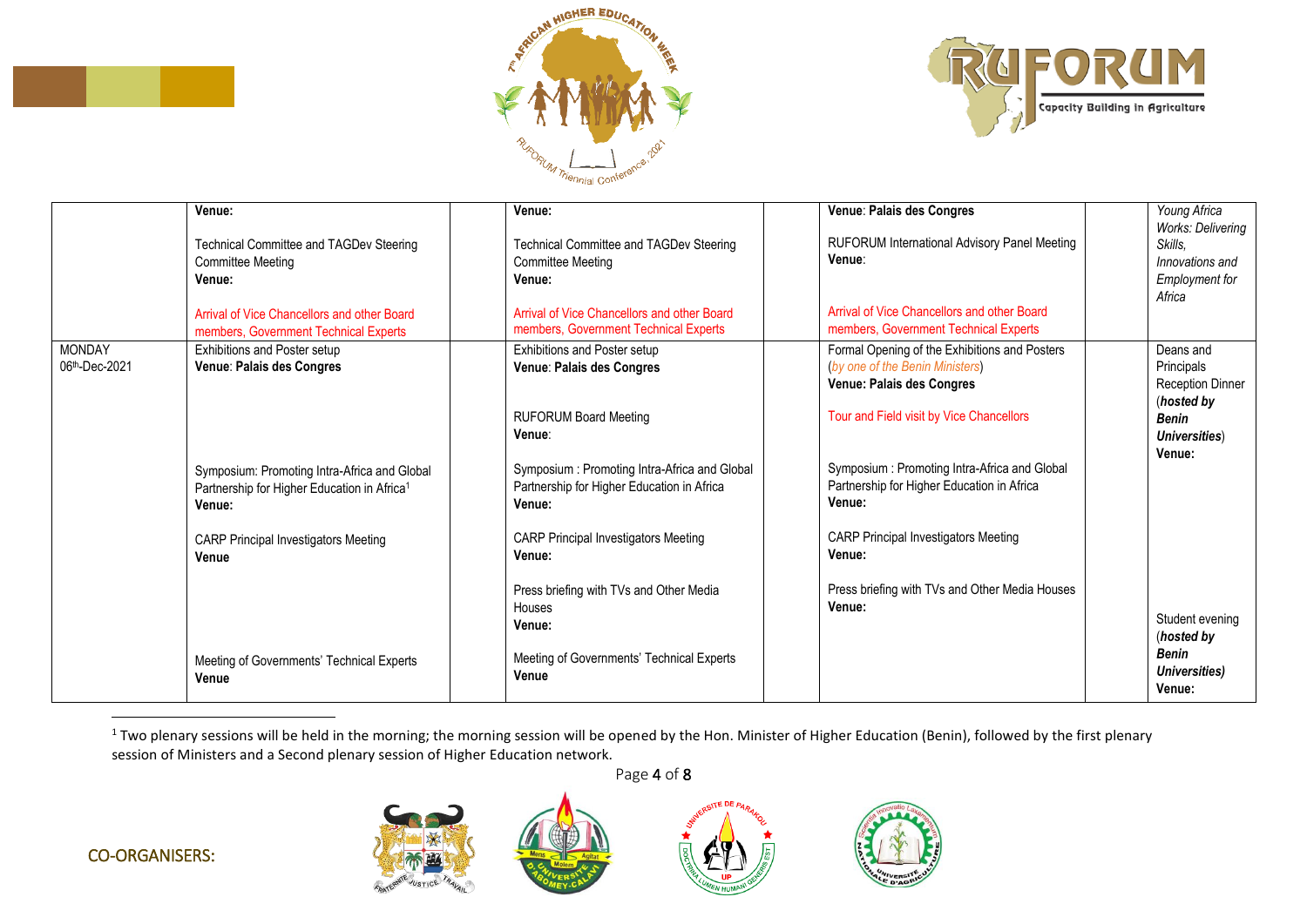



|                                 |                                                                                                                                              |                   | <b>Arrival of Ministers</b>                                                                                                                        |                    | <b>Arrival of Ministers</b>                                                                              |                    |                                                                                                      |
|---------------------------------|----------------------------------------------------------------------------------------------------------------------------------------------|-------------------|----------------------------------------------------------------------------------------------------------------------------------------------------|--------------------|----------------------------------------------------------------------------------------------------------|--------------------|------------------------------------------------------------------------------------------------------|
| <b>TUESDAY</b><br>07th-Dec-2021 | <b>Arrival of Ministers</b><br>Private Sector - Universities Business Forum<br><b>Ministerial Round Table</b><br>Venue                       | $10:30-$<br>11:00 | Private Sector-Universities Business Forum<br>Ministerial Round Table<br>Venue                                                                     | $13:00 -$<br>14:00 | <b>RUFORUM Annual General Meeting</b><br>Venue                                                           | $16:30 -$<br>17:00 | Vice Chancellors<br>and other invited<br>guests Dinner<br>(hosted by<br>Benin                        |
|                                 | Personal Mastery for students<br>Venue:<br>Exhibitions and Poster viewing<br>Venue: Palais des Congres<br><b>Arrival of Young Innovators</b> |                   | Personal Mastery for students<br>Venue<br><b>Exhibitions and Poster viewing</b><br>Venue: Palais des Congres<br><b>Arrival of Young Innovators</b> |                    | <b>Exhibitions and Poster viewing</b><br>Venue: Palais des Congres<br><b>Arrival of Young Innovators</b> |                    | Universities)<br><b>Venue:</b><br>Guest address<br>by the former<br>President of<br><b>Mauritius</b> |
|                                 |                                                                                                                                              |                   |                                                                                                                                                    |                    |                                                                                                          |                    |                                                                                                      |

Page 5 of 8

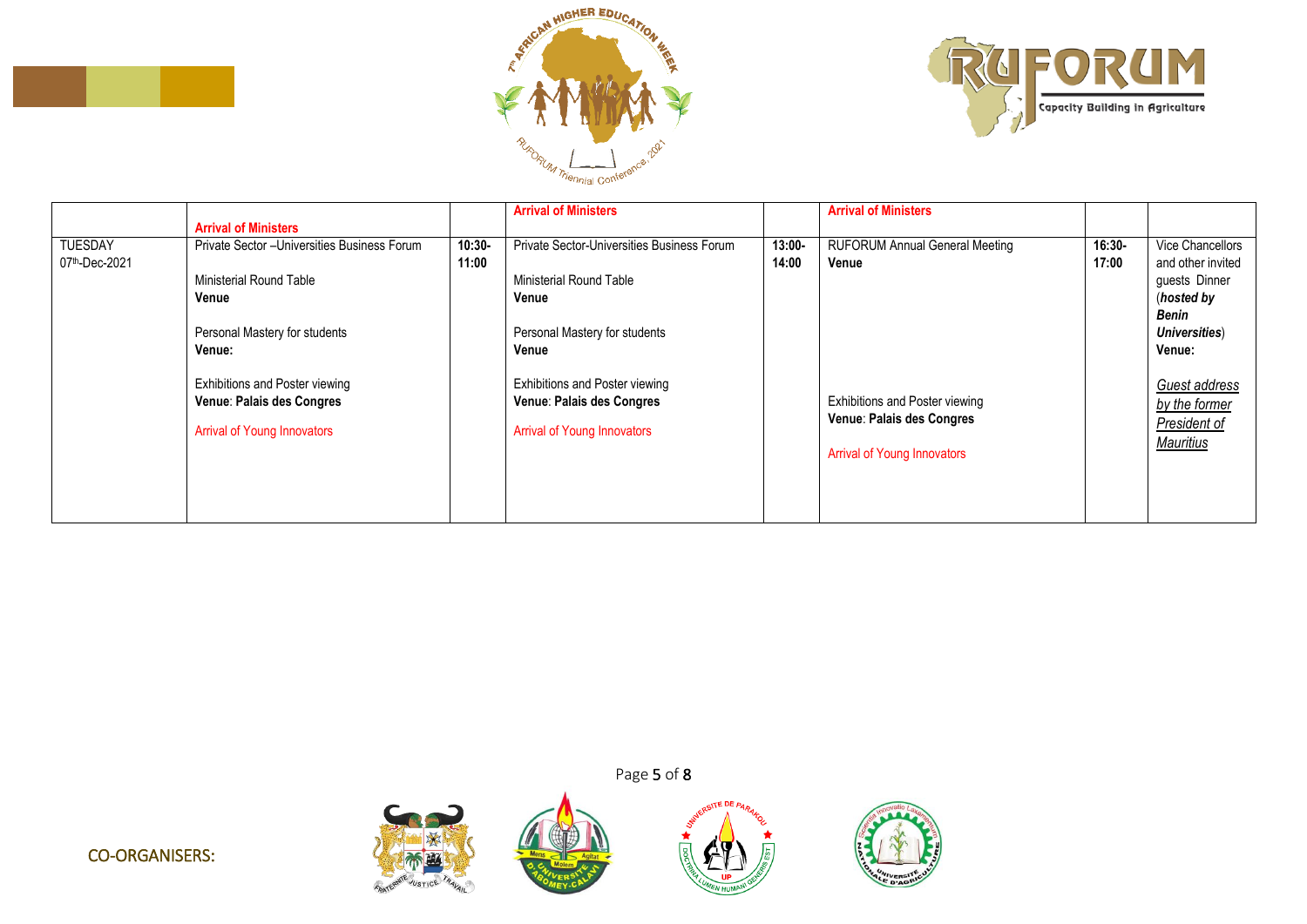





| WEDNESDAY       | <b>Plenary Session 12</b>                    | $10:30-$ | Plenary Session 23                           | $13:00 -$ | Official Opening Ceremony of the Seventh     | $17:30-$ | State Reception      |
|-----------------|----------------------------------------------|----------|----------------------------------------------|-----------|----------------------------------------------|----------|----------------------|
| 08th-Dec-2021   | Theme: Fostering Agricultural                | 11:00    | <b>Theme:</b> Higher Education: Building     | 14:00     | African Higher Education Week and            | 21:30    | (by Government       |
|                 | Transformation in Africa-Mapping progress    |          | Africa's Science, Technology and             |           | RUFORUM Triennial Conference (Address        |          | οf<br><b>Benin</b> ) |
|                 | to date (country case studies)               |          | <b>Innovation Capacity</b>                   |           | and Recognition Awards by H.E. Patrice       |          | Venue:               |
|                 |                                              |          |                                              |           | TALON, The President of the Republic of      |          |                      |
|                 | <b>Venue: Palais des Congres</b>             |          | <b>Venue: Palais des Congres</b>             |           | Benin)                                       |          |                      |
|                 |                                              |          |                                              |           | Venue: Palais des Congres                    |          |                      |
|                 |                                              |          |                                              |           |                                              |          |                      |
|                 |                                              |          |                                              |           |                                              |          |                      |
|                 | Exhibitions and Poster viewing               |          | Exhibitions and Poster viewing               |           | <b>Exhibitions and Poster viewing</b>        |          |                      |
|                 | Venue: Palais des Congres                    |          | Venue: Palais des Congres                    |           | Venue: Palais des Congres                    |          |                      |
| <b>THURSDAY</b> | Parallel Scientific Sessions (see details in | $10:30-$ | Parallel Scientific Sessions (see details in | $13:00 -$ | Parallel Scientific Sessions (see details in | $17:30-$ | Open space           |
| 09th-Dec-2021   | the programme booklet to be shared)          | 11:00    | the programme booklet to be shared)          | 14:00     | the programme booklet to be shared)          | 21:30    |                      |
|                 | Venue :                                      |          | <b>Venue :</b>                               |           | Venue:                                       |          |                      |
|                 |                                              |          |                                              |           |                                              |          |                      |
|                 | Side events                                  |          | Side events                                  |           | Side events                                  |          |                      |
|                 |                                              |          |                                              |           |                                              |          |                      |
|                 | Young Innovators side event                  |          | Young Innovators side event                  |           | Young Innovators side event                  |          |                      |
|                 | Venue∶                                       |          | Venue∶                                       |           | Venue:                                       |          |                      |
|                 |                                              |          |                                              |           |                                              |          |                      |
|                 | LEAP4FNSSA side event                        |          | LEAP4FNSSA side event                        |           | LEAP4FNSSA side event                        |          |                      |
|                 | Venue                                        |          | Venue                                        |           | Venue                                        |          |                      |

<sup>&</sup>lt;sup>2</sup> We shall invite the Ministers of Agriculture from Benin, Ghana and Rwanda, the Director General of Ethiopian Agricultural Transformation Agency, AUC-Commissioner for Rural Economy and Agriculture and the FAO Assistant Director General for Africa; Lead Paper by AGRA President

<sup>&</sup>lt;sup>3</sup> We shall invite as Panelists World Bank Vice President for Africa, OCP President, Executive Secretary ACBF, One current Vice Chancellor (UFS); one Minister and AUC Commissioner of HRST





 $\overline{a}$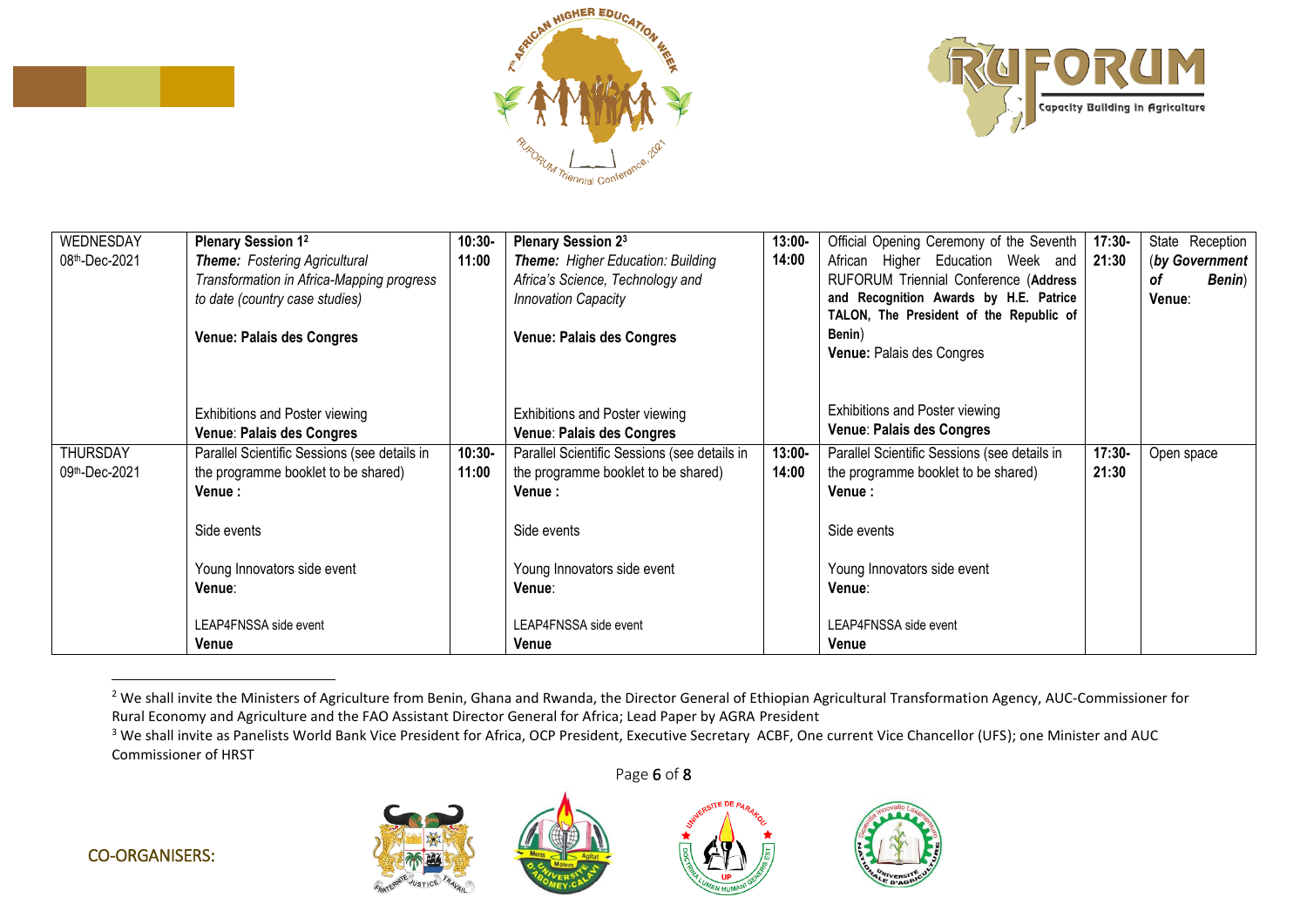



|                                | Blended Learning for Improving Access to<br>Education<br>Venue:<br>Development Partners Forum:<br>Collaborative investments for Higher<br>Education in Africa<br>Venue:<br>Exhibitions and Poster viewing<br>Venue: Palais des Congres |                    | Blended Learning for Improving Access to<br>Education<br>Venue:<br>Development Partners Forum:<br>Collaborative investments for Higher<br>Education in Africa<br>Venue:<br>Exhibitions and Poster viewing<br>Venue: Palais des Congres |                    | Blended Learning for Improving Access to<br>Education<br>Venue:<br>Development Partners Forum:<br>Collaborative investments for Higher<br>Education in Africa<br>Venue:<br><b>Exhibitions and Poster viewing</b><br>Venue: Palais des Congres |                   |                                   |
|--------------------------------|----------------------------------------------------------------------------------------------------------------------------------------------------------------------------------------------------------------------------------------|--------------------|----------------------------------------------------------------------------------------------------------------------------------------------------------------------------------------------------------------------------------------|--------------------|-----------------------------------------------------------------------------------------------------------------------------------------------------------------------------------------------------------------------------------------------|-------------------|-----------------------------------|
| <b>FRIDAY</b><br>10th-Dec-2021 | Parallel Scientific Sessions (see details in<br>the programme booklet to be shared)                                                                                                                                                    | $10:30 -$<br>11:00 | Parallel Scientific Sessions (see details in<br>the programme booklet to be shared)                                                                                                                                                    | $13:00 -$<br>14:00 | Closing Ceremony & Prize awards for<br>Young Innovators, Scientists & Farmers                                                                                                                                                                 | $17:30-$<br>21:30 | Gala Dinner (by<br>the Government |
|                                | Venue:                                                                                                                                                                                                                                 |                    | Venue:                                                                                                                                                                                                                                 |                    | from Benin                                                                                                                                                                                                                                    |                   | of Benin-TBC)<br>and Prize        |
|                                |                                                                                                                                                                                                                                        |                    |                                                                                                                                                                                                                                        |                    |                                                                                                                                                                                                                                               |                   | awards for best                   |
|                                | Side events                                                                                                                                                                                                                            |                    | Side events                                                                                                                                                                                                                            |                    | Venue: Palais des Congres                                                                                                                                                                                                                     |                   | Posters and<br><b>Exhibitions</b> |
|                                | Entrepreneurship and community                                                                                                                                                                                                         |                    | Entrepreneurship and community                                                                                                                                                                                                         |                    |                                                                                                                                                                                                                                               |                   |                                   |
|                                | engagement<br>Venue:                                                                                                                                                                                                                   |                    | engagement<br>Venue:                                                                                                                                                                                                                   |                    |                                                                                                                                                                                                                                               |                   | Venue:                            |
|                                |                                                                                                                                                                                                                                        |                    |                                                                                                                                                                                                                                        |                    |                                                                                                                                                                                                                                               |                   |                                   |
|                                | Young Innovators side event<br>Venue:                                                                                                                                                                                                  |                    | Young Innovators side event<br>Venue:                                                                                                                                                                                                  |                    |                                                                                                                                                                                                                                               |                   |                                   |
|                                |                                                                                                                                                                                                                                        |                    |                                                                                                                                                                                                                                        |                    |                                                                                                                                                                                                                                               |                   |                                   |
|                                | Exhibitions and Poster viewing                                                                                                                                                                                                         |                    |                                                                                                                                                                                                                                        |                    |                                                                                                                                                                                                                                               |                   |                                   |

Page 7 of 8